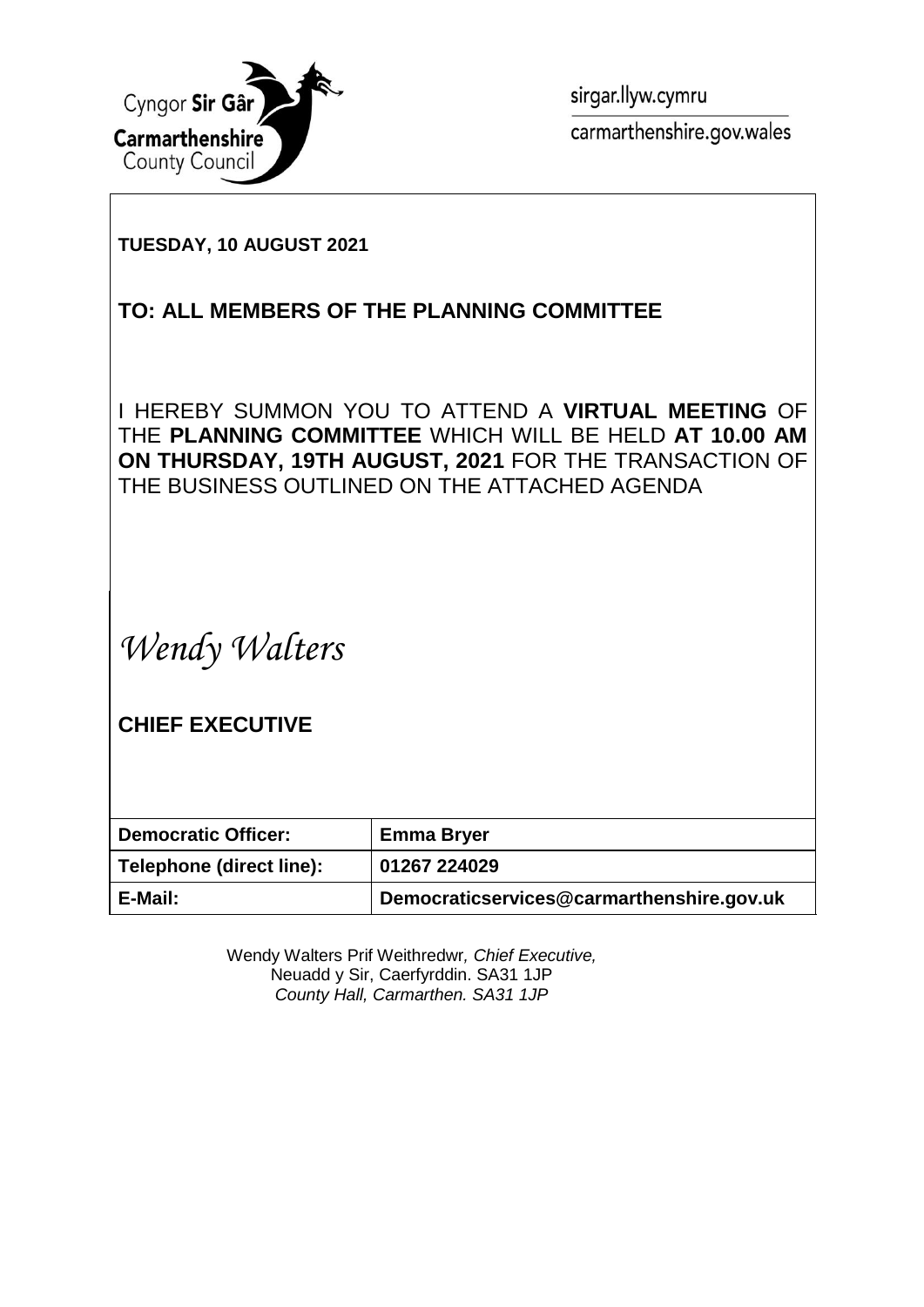## **PLANNING COMMITTEE 20 MEMBERS**

#### **PLAID CYMRU GROUP - 10 MEMBERS**

- 
- 
- 
- **4. Councillor Ken Howell**
- **5. Councillor Carys Jones**
- **7. Councillor Jean Lewis**
- 
- **8. Councillor Dorian Phillips**
- 
- **10. Councillor Eirwyn Williams**
- **LABOUR GROUP - 4 MEMBERS**
- **1. Councillor Deryk Cundy**
- 
- 
- 

## **INDEPENDENT GROUP - 4 MEMBERS**

- **1. Councillor Sue Allen**
- **2. Councillor Ieuan Davies**
- **3. Councillor Joseph Davies**
- **4. Councillor Irfon Jones** (Vice-Chair) Member of Bronwydd Community Council

#### **NEW INDEPENDENT GROUP – 2 MEMBERS**

- **1. Vacancy**
- **2. Vacancy**

1. **Councillor Mansel Charles** Member of Llanegwad Community Council **2 Councillor Tyssul Evans** Member of Llangyndeyrn Community Council **3. Councillor Jeanette Gilasbey** Member of Kidwelly Town Council

**6. Councillor Alun Lenny** (Chair) Member of Carmarthen Town Council

**9. Councillor Gareth Thomas** Member of Llenedi Coummunity Council

**2. Councillor John James** Member of Pembrey & Burry Port Community Council **3. Councillor Dot Jones** Member of Llannon Community Council **4. Councillor Kevin Madge Member of Cwmamman Town Council**